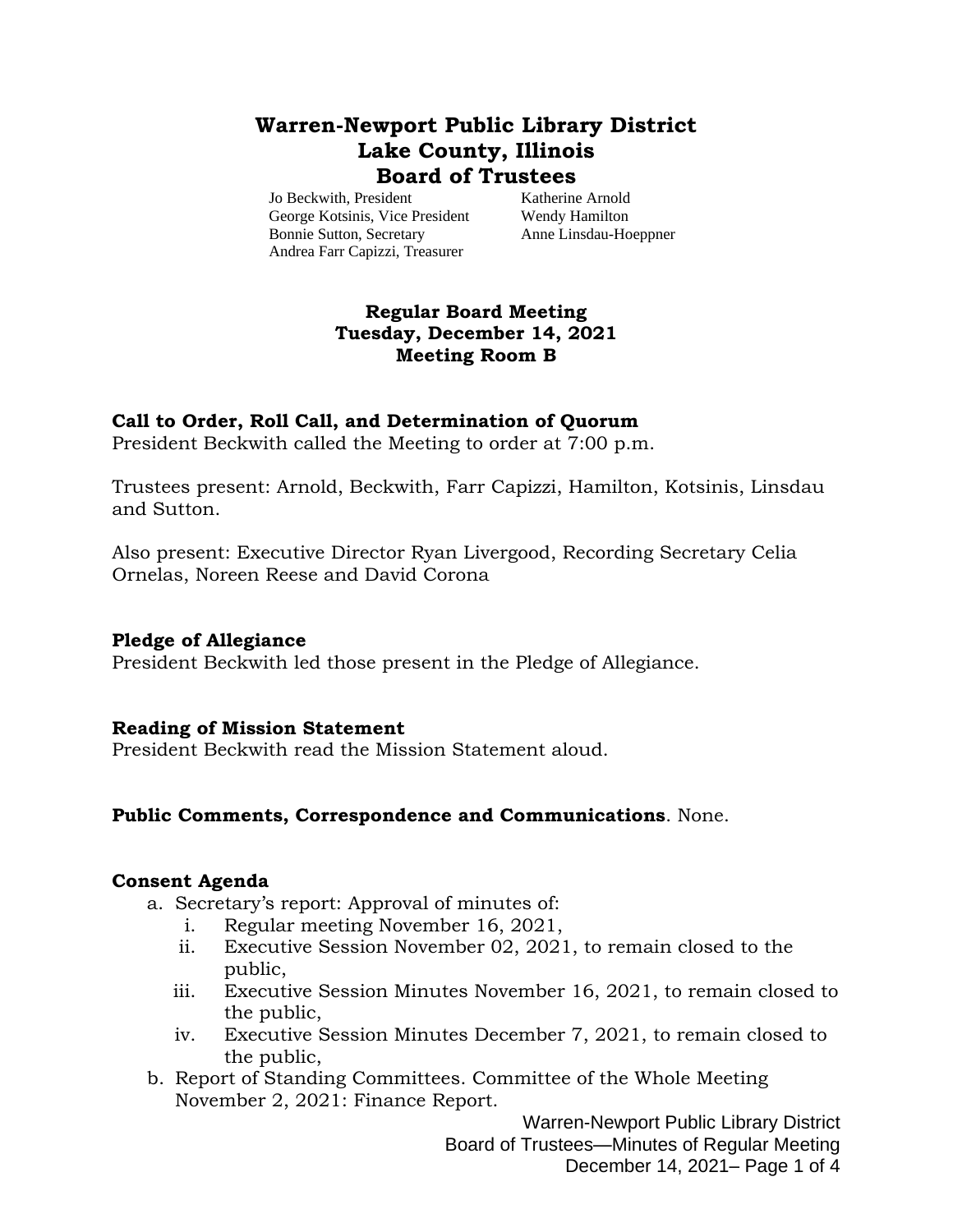- c. Reports of Standing Committees. Committee of the Whole Meeting December 7, 2021:
	- i. Finance
	- ii. Building and Grounds
	- iii. Policy
	- iv. Personnel
	- v. Summary and General
- d. Monthly Financial Report for October 2021
- e. Approval of payrolls for November 2021
- f. Approval of bills payable for October 2021
- g. Patron Suggestions November 2021
- h. Approval of Board Policies:
	- i. 1051 Harassment, Discrimination and Retaliation to replace text
	- ii. 3010 Hours of Operation
- i. Approval of 20 Personnel Policies to replace text

Vice President Kotsinis moved and President Beckwith seconded that the Consent Agenda be approved as presented.

The motion carried on a unanimous voice vote.

# **President's Report**

President Beckwith presented a written report in the packet.

#### **Reports of Other Trustees**. None.

#### **Executive Director's Report December 2021**

Executive Director Livergood presented a written report in the packet.

#### **Old Business**

a. Library operations and mask requirements update. Executive Director Livergood gave an oral update.

#### **New Business**

a. Illinois Libraries Present Intergovernmental Agreement. Vice President Kotsinis moved and President Beckwith seconded that the Board approve the Illinois Libraries Intergovernmental Agreement as presented. The motion carried on a roll call vote as follows:

Ayes: Arnold, Farr Capizzi, Kotsinis, Hamilton, Linsdau, Sutton, Beckwith

Warren-Newport Public Library District Board of Trustees—Minutes of Regular Meeting December 14, 2021– Page 2 of 4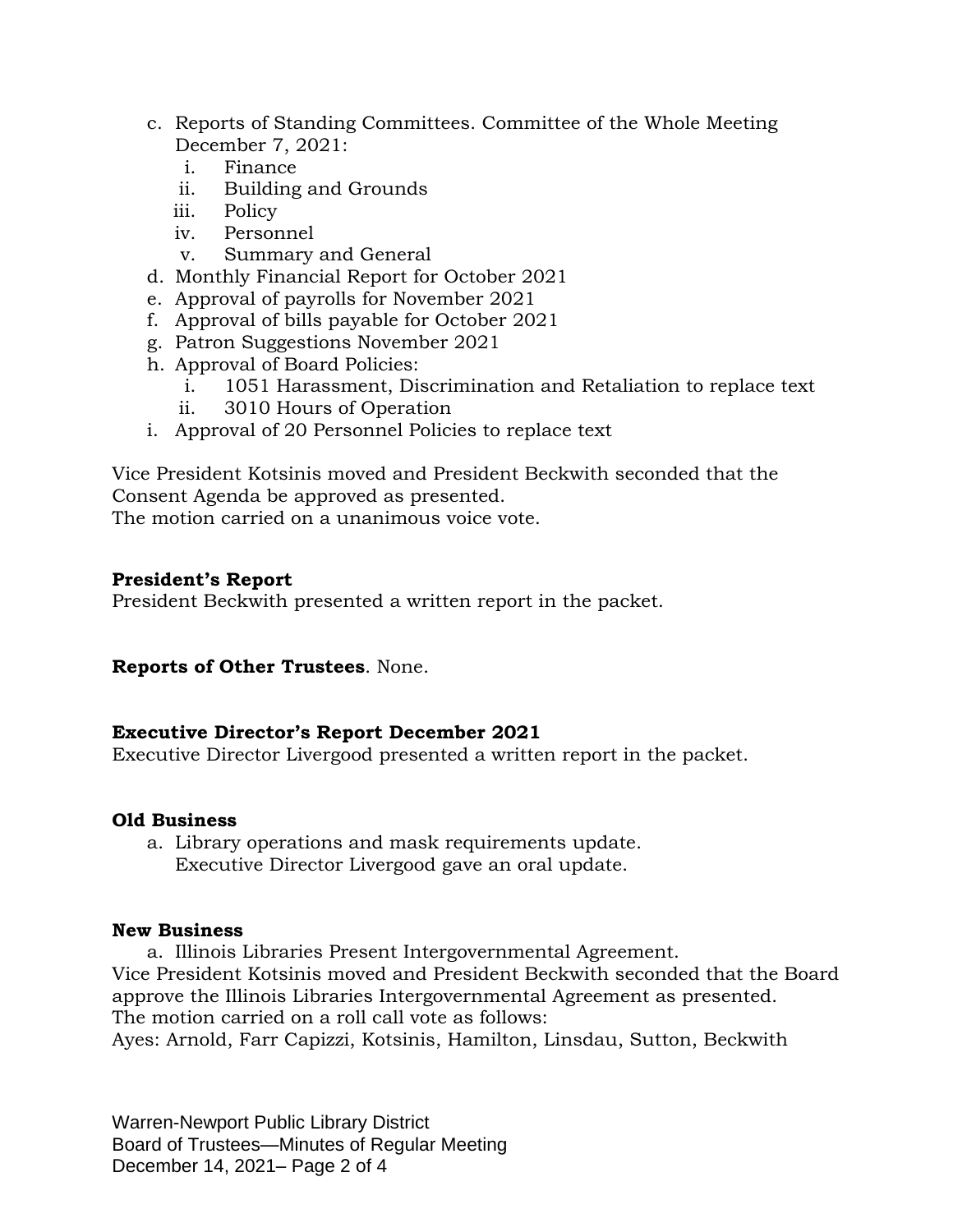b. Per Capita and Equalization Aid Grants Application Trustee Arnold moved and Trustee Hamilton seconded that the Board approve the Per Capita and Equalization Aid Grants Application as presented. The motion carried on a roll call vote as follows:

Ayes: Sutton, Linsdau, Kotsinis, Hamilton, Farr Capizzi, Arnold, Beckwith

c. Treasurer's Report of Annual Receipts and Disbursements Secretary Sutton moved and Trustee Linsdau seconded that the Board approve the Treasurer's Report of Annual Receipts and Disbursements as presented. The motion carried on a roll call vote as follows:

Ayes: Hamilton, Farr Capizzi, Sutton, Arnold, Kotsinis, Linsdau, Beckwith

- d. Other potentially actionable items: Agenda items for January 2022 Regular Meeting
	- i. Ordinance Abatement of Tax for Debt Service
	- ii. 2022 Board self-evaluation and goals
- iii. Installation of New Trustee
- iv. Semi-annual review of closed session minutes
- v. Quarterly review of closed session minutes
- vi. Fundraising update
- vii. Set budget process timeline
- viii. Board Policy 3013 Library Card
- ix. Other

# **Enter into Executive Session to review the performance of specific employee [5ILCS 120/2.(c)(1)**

President Beckwith moved and Vice President Kotsinis seconded that the Board enter into Executive Session [5ILCS 120/2.(c)(1) to review the performance of the Executive Director with Executive Director Livergood. The motion carried on a unanimous voice vote:

Executive Session started at 7:13 p.m.

#### **Reconvene Regular Meeting**

Regular meeting reconvened at 7:58 p.m.

#### **Motion as a result of Executive Session**

President Beckwith moved and Vice President Kotsinis seconded that the Board accept Executive Session Livergood's performance evaluation and increase his compensation to \$146,289 beginning January 1, 2022.

The motion carried on a roll call vote as follows:

Ayes: Farr Capizzi, Linsdau, Arnold, Hamilton, Kotsinis, Sutton, Beckwith

Warren-Newport Public Library District Board of Trustees—Minutes of Regular Meeting December 14, 2021– Page 3 of 4